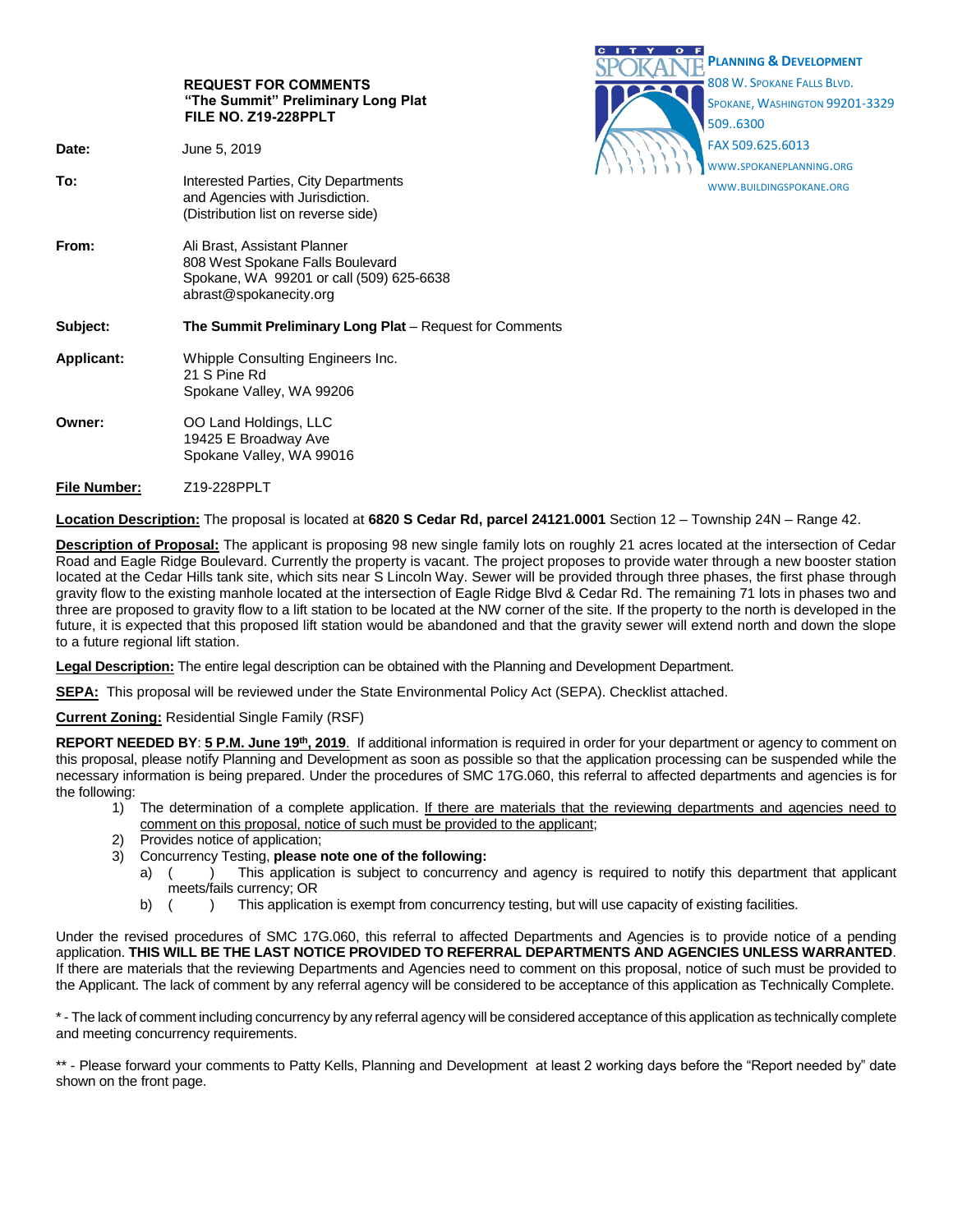# **DISTRIBUTION LIST FOR COMMENTS PROJECT NAME: "The Summit" Preliminary Long Plat FILE No.: Z19-228PPLT**

## *E-mail Copies*

### **City Departments**

- Asset Management, Attn: Dave Steele
- Building Department, Attn: Dermott Murphy
- City Attorney, Attn: James Richman
- City Treasurer: Renee Robertson
- Code Enforcement, Attn: Luis Garcia
- Construction Management, Attn: Joel Graff\* \*\*
- Engineering Services, Attn: Dan Buller\* \*\*
- Fire Dept., Attn: Dave Kokot \*
- GIS, Attn: Steven Allenton
- Historic Preservation, Attn: Megan Duvall
- Integrated Capital Management, Attn: Marcia Davis\* \*\*
- Integrated Capital Management, Attn: Katherine Miller \* \*\*
- Library Services, Attn: Dana Dalrymple\*
- Neighborhood Services, Attn: Dawn Kinder & ONS Team
- Parks Dept., Attn: Garrett Jones\*
- PCED, Attn: Theresa Sanders
- Planning & Development, Attn: Kris Becker
- Planning & Development, Attn: Eldon Brown\*\*
- Planning & Development, Attn: Patty Kells\*
- Planning & Development, Attn: Heather Trautman
- Planning & Development, Attn: Omar Akkari
- Planning & Development, Attn: Mike Nilsson\*\*
- Planning & Development, Attn: Tami Palmquist
- Planning & Development, Attn: Erik Johnson
- Planning & Development, Attn: Joelie Eliason
- Police Department, Attn: Sgt Chuck Reisenauer\*
- Public Works, Attn: Scott Simmons
- Solid Waste, Attn: Scott Windsor
- Solid Waste, Attn: Rick Hughes\*
- Street Operations, Attn: Inga Note\*\*
- Wastewater Management, Attn: Mike Morris\*\*
- Wastewater Management, Attn: William Peacock\*\*
- 
- Wastewater AWWTP, Attn: Mike Costner\*\*
- Water Department, Attn: Dan Kegley\*\*
- Water Department, Attn: Jim Sakamoto\*\*

#### **County Departments**

- Spokane County Public Works, Attn: Scott Engelhard
- Spokane County Planning Department, Attn: John Pederson
- Spokane County Engineering Dept., Attn: Gary Nyberg
- Spokane Regional Health District, Attn: Jon Sherve
- Spokane Regional Health District, Attn: Eric Meyer
- SRCAA, Attn: April Westby

#### **Washington State Agencies**

- Department of Natural Resources, Attn: Dave Harsh
- Department of Natural Resources Aquatics
- Department of Natural Resources, Attn: SEPA Center
- Department of Commerce, Attn: Dave Anderson
- Department of Archaeology & Historic Preservation, Attn: Gretchen Kaehler
- Department of Ecology, Attn: Environmental Review **Section**
- Department of Ecology, Attn: Jacob McCann
- Department of Ecology, Eastern Region, Attn: David Moore, Wetlands/Shoreline
- Department of Transportation, Attn: Char Kay
- Department of Transportation, Attn: Greg Figg
- Department of Fish & Wildlife, Attn: Habitat Program

#### **Other Agencies**

- American Medical Response, Attn: Lori Koch
- U.S. Army corps of Engineers, Attn: Jess Jordan
- Avista Utilities, Attn: Dave Chambers
- Avista Utilities, Attn: Lu Ann Weingart
- Avista Utilities, Attn: Eric Grainger
- Avista Utilities, Randy Myhre
- Cheney School District Operations, Attn: Jeff McClure
- City of Spokane Valley Planning, Attn: Lori Barlow
- City of Spokane Valley Planning, Attn: Mike Basinger
- District 81 Capital Projects, Attn: Candy Johnson
- Mead School District Facilities & Planning, Attn: Ned Wendle
- Spokane Aquifer Joint Board, Attn: Erin Casci
- Spokane Aquifer Joint Board, Attn: Tonilee Hanson
- Spokane Transit Authority, Attn: Gordon Howell
- Spokane Transit Authority, Attn: Mike Hynes
- Spokane Transit Authority, Attn: Kathleen Weinand
- Spokane Tribe of Indians, Attn: Jacki Corley
- Spokane Regional Transportation Council, Attn: Kevin **Wallace**
- Williams Northwest Pipeline, Attn: Michael Moore

#### *Hard Copies*

# **Other Agencies**

- U.S. Postal Service, Attn: Postmaster
- Spokane Tribe of Indians, Attn: Randy Abrahamson (Section 12, Township 24N, Range 42 E.W.M.)